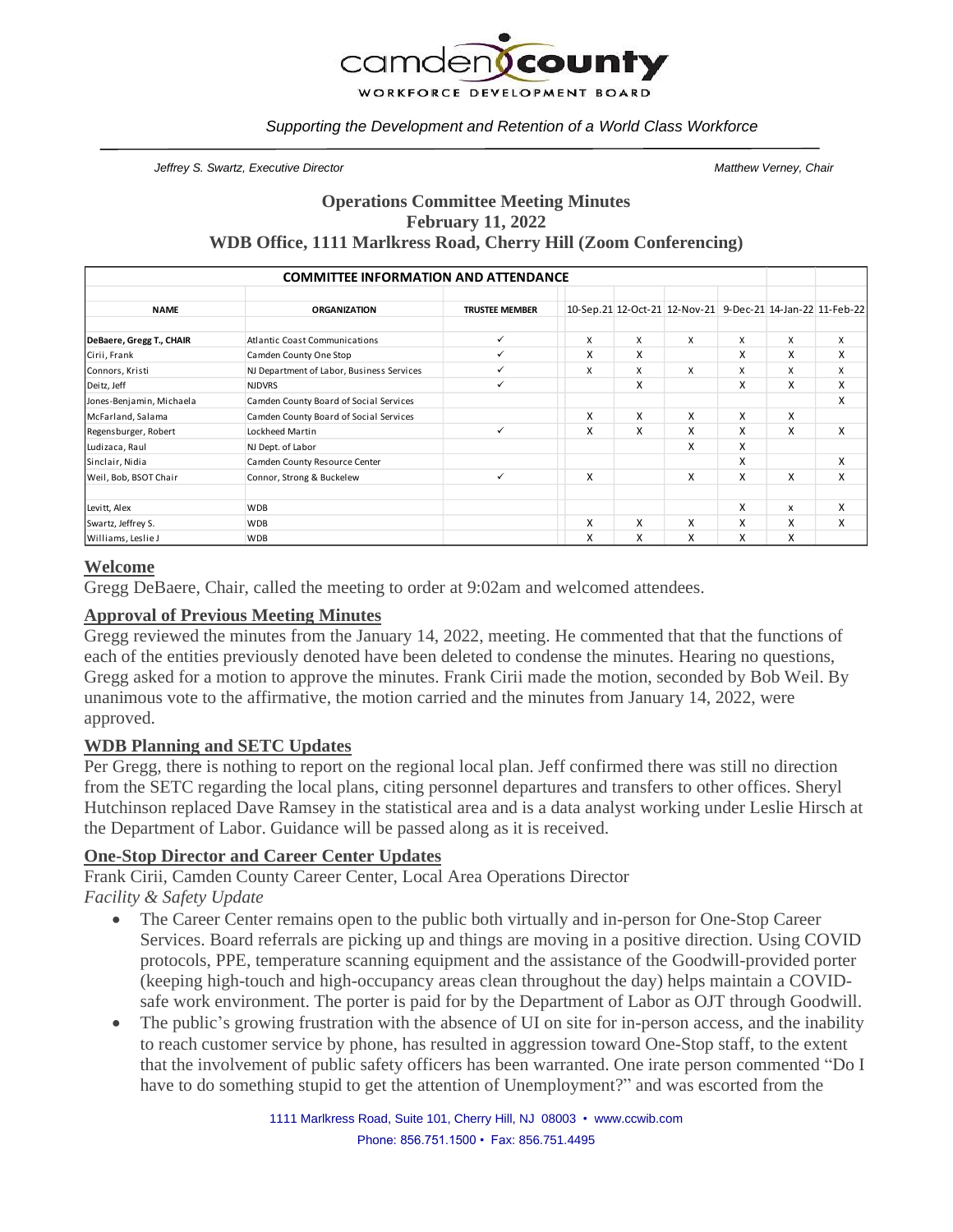building. Jeff commented that the bottleneck is because the people are not aware of the ID.me system which was implemented to curb fraudulent claims. The State has been provided with a substantial grant from the federal government to totally upgrade its antiquated unemployment insurance computer system.

• The lease extension for the current location of the One-Stop is still pending, but approval is expected to be for 5 to 10 years. The current lease expires September 1, 2022.

*Staff Training, Meetings and Learning Link*

- Sponsored GSETA training and internal training is being offered regularly to refresh staff as need is determined by Management.
- QLess and customer tracking will be evaluated to determine whether another system is needed. The QLess contract was extended until December 2022. Regarding the Docu-Sign contract, the best option is buying the minimum amount which is 500 signatures that expire after one year. The current usage rate is under 300 but the rate is likely low due to COVID's impact on services.
- The acquisition of software for Learning Link, CASAS and HI-SET or GED is in process and the implementation process is now under consideration.

*Virtual Service*

• Jonathan Young, Camden County Commissioner, appeared on Comcast News Makers and The One-Stop will be promoting its services on all avenues possible.

*Incumbent Worker Training (IWT)*

• The One-Stop has been working with Bill Moen at Camden County College to get the IWT program off the ground. The updated application process is being reviewed for finalization and implementation. It is still challenging finding employers to take advantage of the program. Bancroft is assessing their needs, to tailor IWT for future participation but, at this point, a conglomerate of ShopRite stores (Zallie's, Ravitz, Wakefern, Brown's, etc.) will be the first grantee.

*Youth One-Stop*

• The One-Stop Youth video will be uploaded to the County website and social media links pending approval at the next Youth Committee Meeting on February 23, 2022, and the video dissection to bring it to a shareable size for email distribution.

*Youth Engagement & Virtual Services Updates*

• Laurie McGuire has completed her 90-Day Plan for the Youth Committee, outlining how the Youth One-Stop can enhance existing programs. The plan has 6 recommendations and modifications of current practices in response to COVID and the evolving nature of the youth business. The use of TikTok may be implemented to reach the youth. Youth ageing out of the foster care system and coming from youth detention are included in the focus areas of the 90-Day Plan. RFP's may be considered to assist with the work experience issue of the youth program, in addition to inclusion

*OJT Funding Issues*

- OJT grant funds received must be exhausted by June 2022.
- There are contractual issues with the county for OJT.
- The funds must be used for displaced workers, which the One-Stop has an abundance of and has been unable to use to date.
- The NJ DOL issued an notice of grant opportunity estimated at \$2,000,000 for businesses to apply for incumbent worker training in competition with the county's own program.

### **Board of Social Services**

Michaela Jones-Benjamin, Board of Social Services *Administrative Updates, Staff & Training*

• Beginning Monday, Feb  $14<sup>th</sup>$ , all staff report to work on-site. Services will be by appointment only.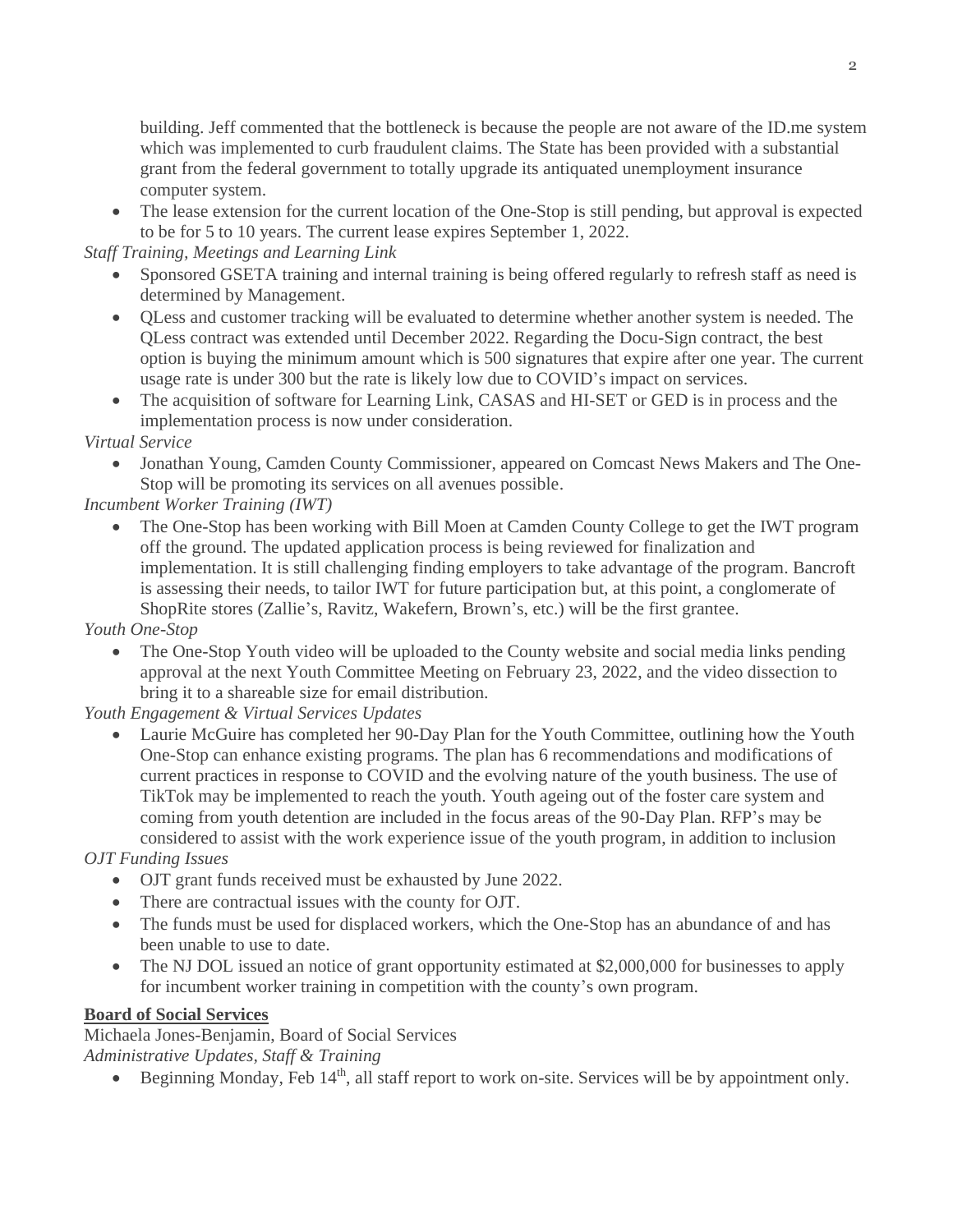*\*SNAP - Supplemental Nutrition Assistance Program , \*TANF - Temporary Assistance for Needy Families \*GA - General Assistance \*E&T - Employment & Training*

| <b>Board of Social Services Outcomes - January 2022</b> |             |             |     |  |  |  |  |
|---------------------------------------------------------|-------------|-------------|-----|--|--|--|--|
|                                                         | <b>SNAP</b> | <b>TANF</b> | GA  |  |  |  |  |
| <b>Total Outreach</b>                                   | 650         | 170         | 575 |  |  |  |  |
| <b>Referred to a Work Activity</b>                      | 26          | 10          | 2   |  |  |  |  |
| Not Interested or Available                             | 300         | 38          | 23  |  |  |  |  |
| Participating                                           | 3           | 3           | 4   |  |  |  |  |
| <b>Referred to Employment</b>                           |             |             |     |  |  |  |  |
| <b>Childcare Vouchers</b>                               |             |             |     |  |  |  |  |
| <b>Transportation Vouchers</b>                          |             |             |     |  |  |  |  |

**Total Applications in January for the Agency was 1,939**

*SNAP/ABAWD Waiver End & Work Activities Referral Plan (Extension updates)*

- SNAP-E&T remains a voluntary program. Clients are being called to inform them that their participation in services is now mandatory, but still without sanctions for non-participation. They are being assigned to the March 1<sup>st</sup> G-Job, OEO and to the Camden County College TIP Program. Nobody has been placed in any of the few CWEP programs currently operating.
- Last month's numbers: 1,828 online applications and 111 mail-in applications for a total of 1939 applications in January. Outreach numbers increased from December but remain low because of the change from voluntary to mandatory participation requirements, and barriers to participation for part of the month.

## **Division of Vocational & Rehabilitation Service Updates**

Jeff Deitz, Manager, Division of Vocational Rehabilitation Services

*Administrative Updates & Staff Training* 

• DVRS currently is understaffed due to staff members being promoted or retiring. Jen V. is leaving for another agency and Keith Austin is retiring, possibly leaving at the end of April. Training for staff is ongoing.

*Project Search* 

• Project Search continues. Jefferson is going well. TD sold their Project Search license to Lenape Regional High School District, and it is rumored that they will not participate in the program in the future. Lenape's intent is unknown, and time is running out to find another employer to participate.

*General*

• Interaction with clients is low, likely due to COVID and people still being afraid to return to the workforce. Referrals overall are down at least 50%. The DVRS' State plan reflects how well county agencies work well together as a team and the plan is, overall, a duplication of what a One-Stop should be.

### **Employment Services-LWD Updates**

Kristi Connors, ES Manager, Labor and Workforce Development

*Administrative Updates and Staff Training*

- Gregg thanked Kristi for her literary input on the White Paper.
- An Employment Service Trainee has been interviewed and if approved, will bring the total staff count to 15. The candidate is a former parole officer whose experience with ex-offenders and resources for facilitating employment for people with criminal backgrounds make him a great addition to the staff.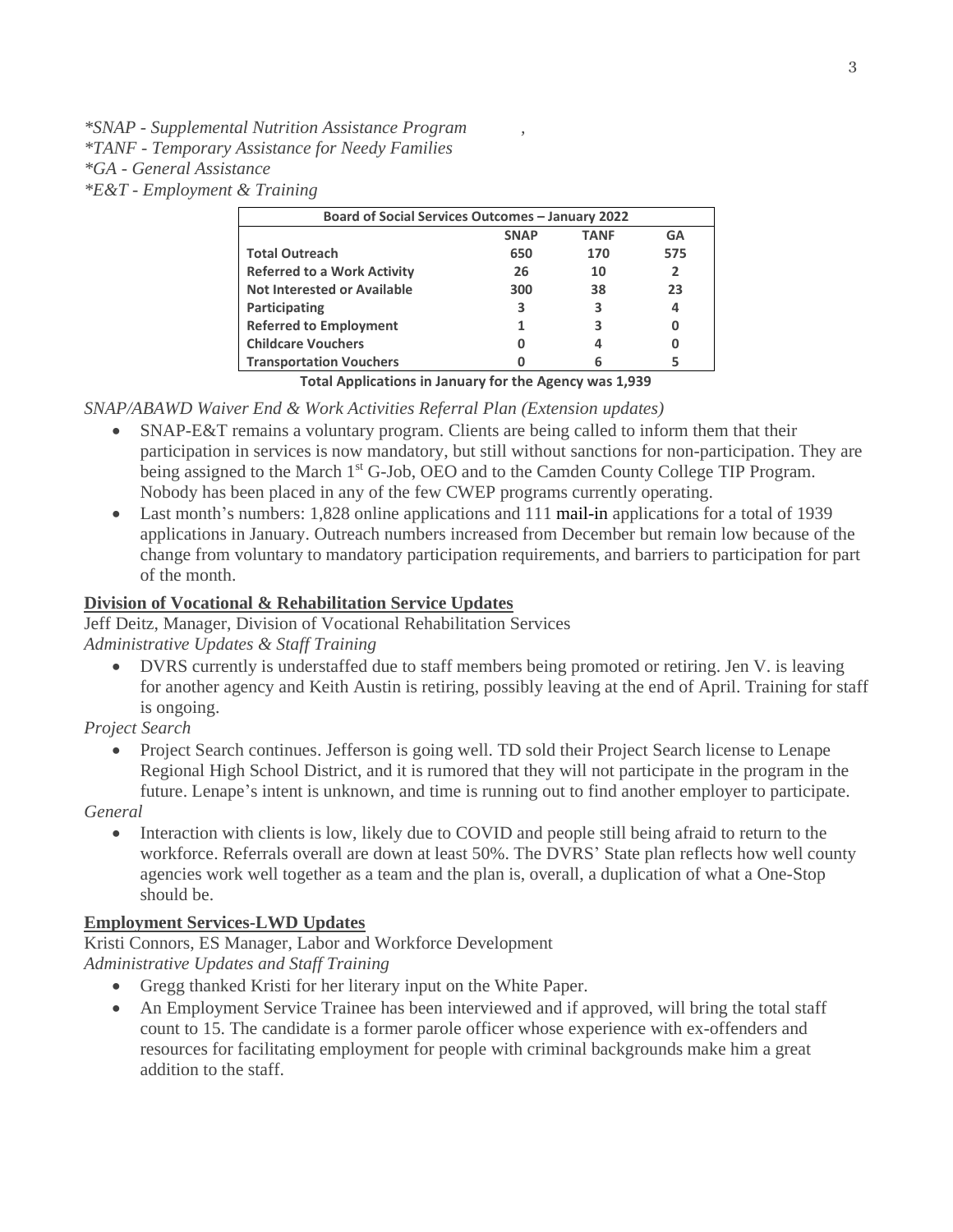• Staff are viewing mandatory presentations covering the Job Source aspects of the system that could be useful in daily operations and a mandatory Medical Marijuana training from the Civil Service.

*Virtual Service Updates and Referrals* 

- Services are being offered virtually, primarily by phone.
- A narrated PowerPoint has been created for the GA 28-day that was pushed back from the Feb 1st date. The presentation will be delivered by Zoom and the presenter will stay on the Zoom call to answer questions at the end. Google forms and MS forms will also be used for questions. Conference calls and in-person by appointment only are the additional methods of contact that will be available to people who cannot access Zoom.
- The Division of Family Development (DFD) is working on a policy for absences due to COVID and exposure quarantines.
- The State E-Gov scheduling system is for in-person services only, so adjustments need to be made to update calendars for counselor appointments.
- DocuSign is being utilized for the Re-Employment Services and Eligibility Assessment (RESEA). A video desk aide and the reference guide created have been helpful.
- See employment services outcomes below:

| <b>Employment Services Outcomes</b>         |      |  |  |  |  |
|---------------------------------------------|------|--|--|--|--|
| <b>Year to Date Check in</b>                | 4312 |  |  |  |  |
| <b>Provide Outcomes to Virtual Services</b> | 3167 |  |  |  |  |
| <b>Referred to Training</b>                 | 771  |  |  |  |  |
| <b>Referred from Training Counselor</b>     | 80   |  |  |  |  |
| <b>Voluntary Work Campaign</b>              | 105  |  |  |  |  |

- Another training may be necessary to track virtual services.
- LWD in Trenton is operating on site 5 days a week.

### **Regional Updates**

Jeffrey Swartz, WDB Executive Director

*Atlantic City Electric Initiative:* 

• A 2022 cohort will start with three information sessions scheduled February  $23<sup>rd</sup>$  &  $28<sup>th</sup>$  and March 1<sup>st</sup>. The curriculum has been expanded from Line School to including training for nuclear and underground utilities employment. The program is now being called Physical Abilities School and will start in April. Constellation, a partner of Atlantic City Electric, has positions available at a nuclear plant in Limerick, PA. Atlantic City Electric will offer a \$5000 stipend for relocation allowance to a candidate who goes to work in Limerick. To date, all but one piece of equipment is in place, but the training will start in April. Two program graduates were hired by Atlantic City Electric.

### *Camden Works:*

• As of the end of January, of the 723 people in the database, 369 have been hired through the Camden Works Initiative, (not including county and One-Stop referrals) with 592 being Camden City residents, of which 373 are viable and ready for positions. Approximately 124 individuals were no longer interested in the program. Goals and trainings in some occupational areas through Camden Works are under consideration for the coming year.

# *Cooper EMT Program:*

• Several meetings have taken place over the past month and Cooper is in the process of getting a site certification for the EMT program. The site certification will undergo a 6-month review process by Office of EMS through the Dept. of Health. Once approved, training can commence, and the course is expected to launch in the Fall 2022. Camden County College will offer the 5-credit course for 12